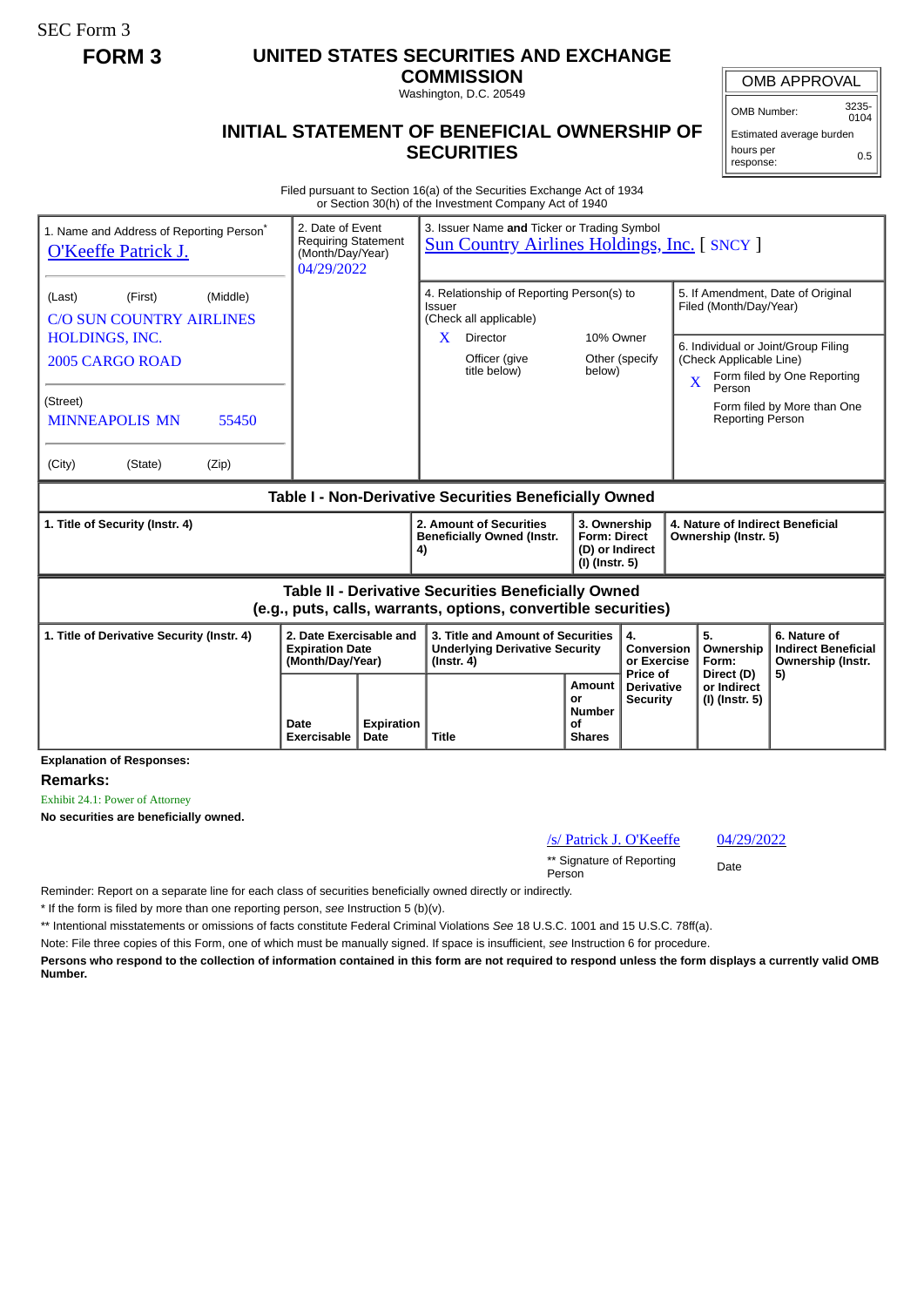## **Power of Attorney**

Know all by these presents, that the undersigned hereby constitutes and appoints each of the following officers of Sun Country Airlines Holdings, Inc. (the "Company"):

- (i) General Counsel,
- (ii) Chief Financial Officer,
- (iii) Deputy General Counsel, and
- (iv) Corporate Controller

signing singly, the undersigned's true and lawful attorney-in-fact to:

(1) execute for and on behalf of the undersigned, in the undersigned's capacity as an officer, director or holder of 10% or more of the registered class of securities of the Company, Forms 3, 4 and 5 in accordance with Section 16(a) of the Securities Exchange Act of 1934, as amended, and the rules thereunder;

(2) do and perform any and all acts for and on behalf of the undersigned that may be necessary or desirable to complete and execute any such Form 3, 4 or 5, complete and execute any amendment or amendments thereto, and timely file such forms or amendments with the United States Securities and Exchange Commission and any stock exchange or similar authority; and

(3) take any other action of any type whatsoever in connection with the foregoing which, in the opinion of such attorney-in-fact, may be of benefit, in the best interest of, or legally required by, the undersigned, it being understood that the documents executed by such attorney-in-fact on behalf of the undersigned pursuant to this Power of Attorney shall be in such form and shall contain such terms and conditions as such attorney-in-fact may approve in such attorney-in-fact's discretion.

The undersigned hereby grants to each such attorney-in-fact full power and authority to do and perform any and every act and thing whatsoever requisite, necessary, or proper to be done in the exercise of any of the rights and powers herein granted, as fully to all intents and purposes as the undersigned might or could do if personally present, with full power of substitution or revocation, hereby ratifying and confirming all that such attorney-in-fact, or such attorney-in-fact's substitute or substitutes, shall lawfully do or cause to be done by virtue of this power of attorney and the rights and powers herein granted. The undersigned acknowledges that the foregoing attorneys-in-fact, serving in such capacity at the request of the undersigned, are not assuming, nor is the Company assuming, any of the undersigned's responsibilities to comply with Section 16 of the Exchange Act.

This Power of Attorney shall remain in full force and effect until the undersigned is no longer required to file Forms 3, 4 and 5 with respect to the undersigned's holdings of and transactions in securities issued by the Company, unless earlier revoked by the undersigned in a signed writing delivered to the foregoing attorneys-in-fact.